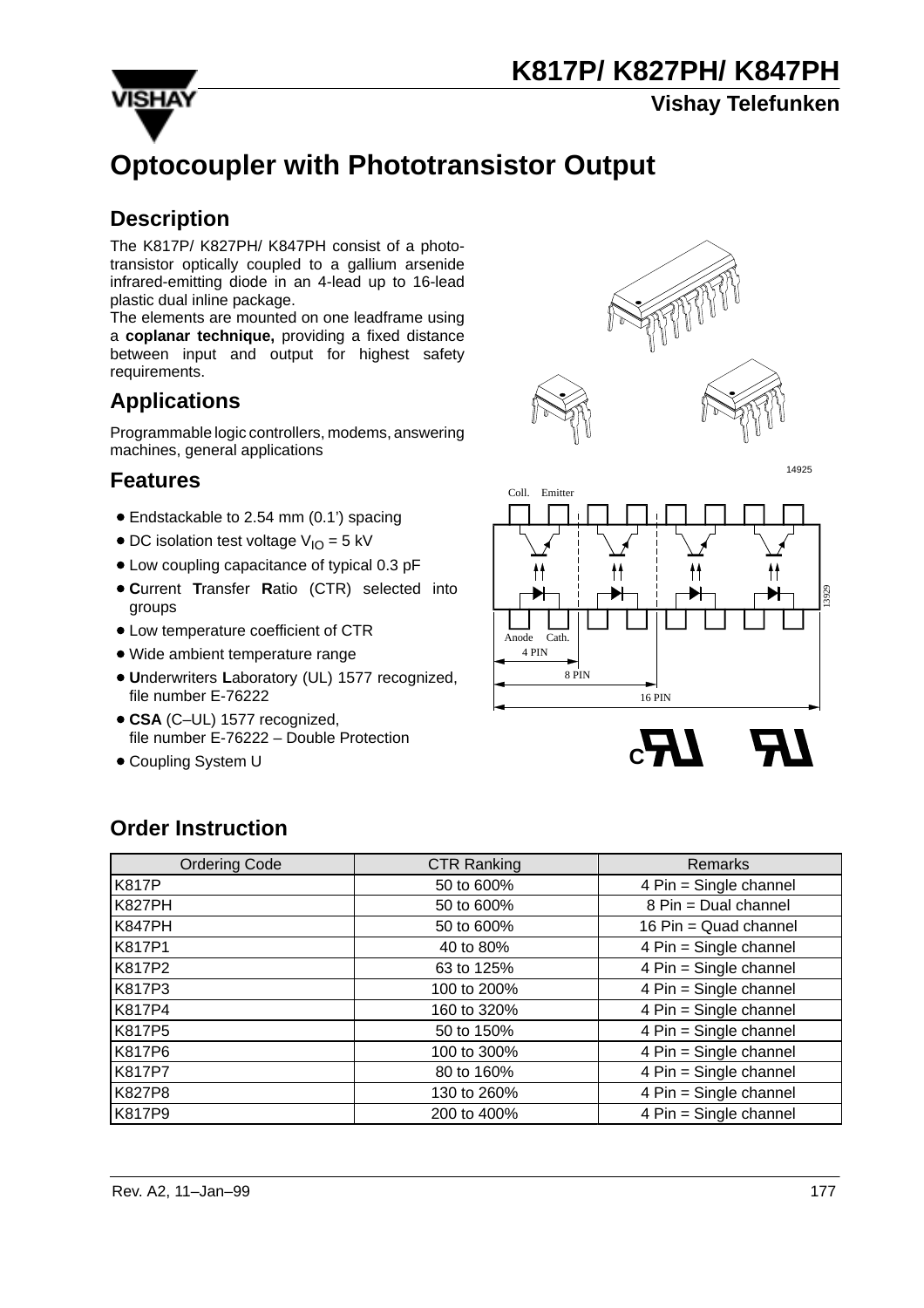## **Vishay Telefunken**



## **Absolute Maximum Ratings**

### Input (Emitter)

| Parameter             | <b>Test Conditions</b>      | Symbol                  | Value | Unit   |
|-----------------------|-----------------------------|-------------------------|-------|--------|
| Reverse voltage       |                             | $\mathsf{V}_\mathsf{R}$ |       |        |
| Forward current       |                             |                         | 60    | mA     |
| Forward surge current | $t_n \leq 10 \mu s$         | <sup>I</sup> FSM        | 1.5   |        |
| Power dissipation     | $T_{amb} \leq 25^{\circ}$ C | P.,                     | 100   | mW     |
| Junction temperature  |                             |                         | 125   | $\sim$ |

### Output (Detector)

| Parameter                 | <b>Test Conditions</b>          | Symbol           | Value | Unit         |
|---------------------------|---------------------------------|------------------|-------|--------------|
| Collector emitter voltage |                                 | V <sub>CEO</sub> | 70    |              |
| Emitter collector voltage |                                 | V <sub>ECO</sub> |       |              |
| Collector current         |                                 | IC.              | 50    | mA           |
| Peak collector current    | $t_p/T = 0.5$ , $t_p \le 10$ ms | <sup>I</sup> CM  | 100   | mA           |
| Power dissipation         | $T_{amb} \leq 25^{\circ}$ C     | $P_{V}$          | 150   | mW           |
| Junction temperature      |                                 |                  | 125   | $^{\circ}$ C |

### Coupler

| Parameter                                                 | <b>Test Conditions</b>       | Symbol                      | Value           | Unit         |  |
|-----------------------------------------------------------|------------------------------|-----------------------------|-----------------|--------------|--|
| AC isolation test voltage (RMS)                           | $= 1$ min                    | $V_{IO}$ <sup>1)</sup>      | 5               | kV           |  |
| Total power dissipation                                   | $T_{amb} \leq 25^{\circ}$ C  | $P_{\text{tot}}$            | 250             | mW           |  |
| Operating ambient temperature                             |                              | $\mathsf{T}_{\mathsf{amb}}$ | $-40$ to $+100$ | $^{\circ}$ C |  |
| range                                                     |                              |                             |                 |              |  |
| Storage temperature range                                 |                              | $\mathsf{T}_{\mathsf{stg}}$ | $-55$ to $+125$ | $^{\circ}$ C |  |
| Soldering temperature                                     | 2 mm from case, $t \le 10$ s | $\mathsf{T_{sd}}$           | 260             | $^{\circ}$ C |  |
| <sup>1)</sup> Related to standard climate 23/50 DIN 50014 |                              |                             |                 |              |  |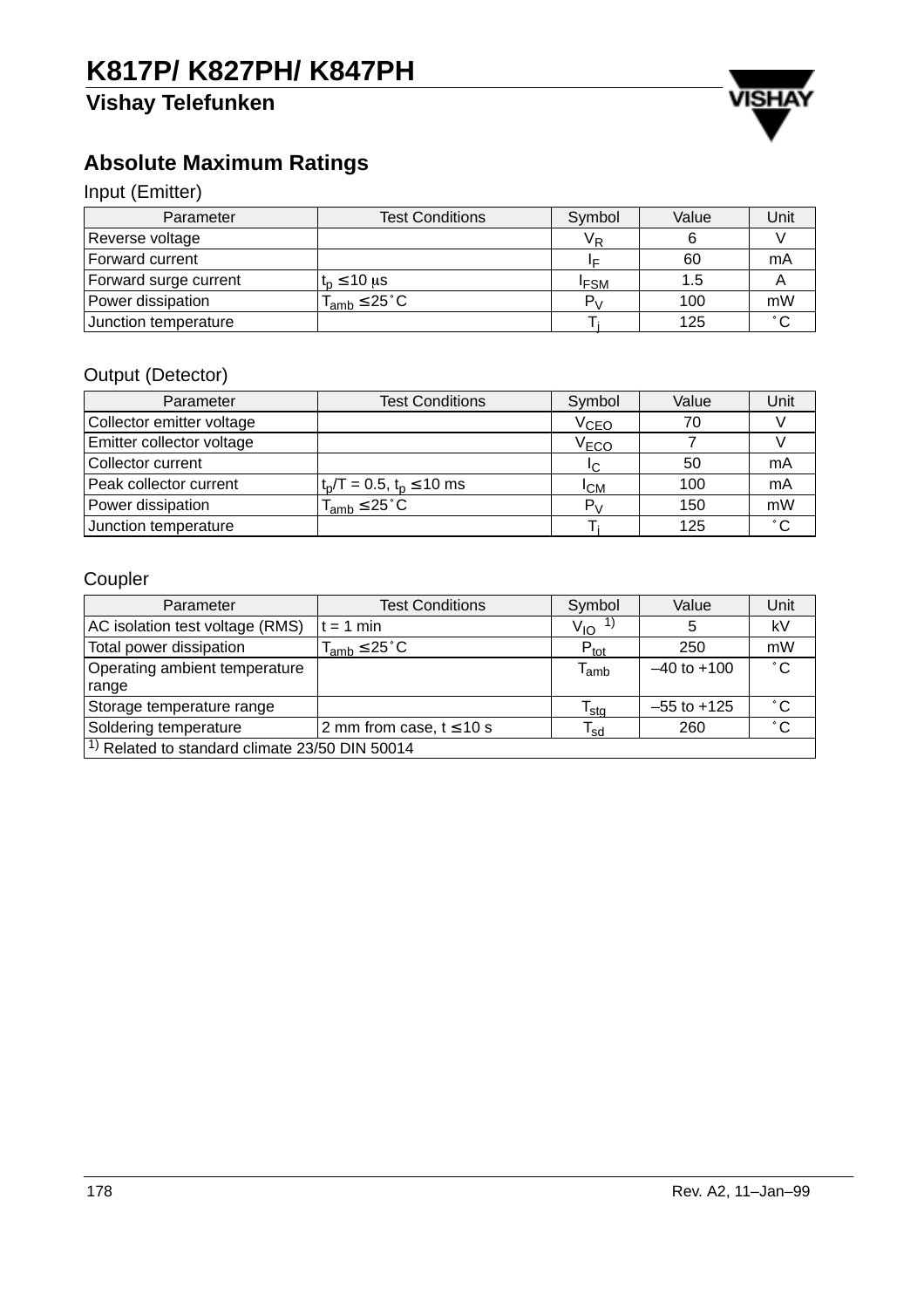

## **Vishay Telefunken**

### **Electrical Characteristics** (Tamb = 25°C)

Input (Emitter)

| Parameter            | <b>Test Conditions</b> | Symbol | Min. | $TVP$ . | Max. | Unit |
|----------------------|------------------------|--------|------|---------|------|------|
| Forward voltage      | $I_F = 50$ mA          |        |      | .25     | 1 ፎ  |      |
| Junction capacitance | $V_R = 0$ V, f = 1 MHz |        |      | 50      |      | n    |

#### Output (Detector)

| Parameter                        | <b>Test Conditions</b>            | Symbol | Min. | Typ. | Max. | Unit |
|----------------------------------|-----------------------------------|--------|------|------|------|------|
| Collector emitter voltage        | $1c = 100 \mu A$                  | VCEO   |      |      |      |      |
| <b>Emitter collector voltage</b> | H <sub>E</sub> = 100 uA           |        |      |      |      |      |
| Collector dark current           | $V_{CF}$ = 20 V, $I_F$ = 0, E = 0 | ICEC   |      |      | 100  | nA   |

#### Coupler

| Parameter                               | <b>Test Conditions</b>                               | Symbol           | Min. | Typ. | Max. | Unit |
|-----------------------------------------|------------------------------------------------------|------------------|------|------|------|------|
| Collector emitter<br>saturation voltage | $I_F = 10$ mA, $I_C = 1$ mA                          | $\rm V_{CEsat}$  |      |      | 0.3  |      |
| Cut-off frequency                       | $I_F = 10$ mA, $V_{CE} = 5$ V,<br>$R_1 = 100 \Omega$ | Ιc               |      | 100  |      | kHz  |
| Coupling capacitance                    | $= 1 MHz$                                            | $\mathtt{C_{k}}$ |      | 0.3  |      | рF   |

### Current Transfer Ratio (CTR)

| Parameter | <b>Test Conditions</b>         | Type          | Symbol     | Min. | Typ. | Max. | Unit |
|-----------|--------------------------------|---------------|------------|------|------|------|------|
| $I_C/I_F$ | $V_{CF} = 5 V, I_F = 5 mA$     | <b>K817P</b>  | <b>CTR</b> | 0.5  |      | 6.0  |      |
|           | $V_{CF} = 5 V, I_F = 5 mA$     | <b>K827PH</b> | <b>CTR</b> | 0.5  |      | 6.0  |      |
|           | $V_{CF} = 5 V, I_F = 5 mA$     | <b>K847PH</b> | <b>CTR</b> | 0.5  |      | 6.0  |      |
|           | $V_{CF} = 5 V, I_F = 10 mA$    | K817P1        | <b>CTR</b> | 0.4  |      | 0.8  |      |
|           | $V_{CE} = 5 V$ , $I_F = 10 mA$ | K817P2        | <b>CTR</b> | 0.63 |      | 1.25 |      |
|           | $V_{CF} = 5 V$ , $I_F = 10$ mA | K817P3        | <b>CTR</b> | 1.0  |      | 2.0  |      |
|           | $V_{CF} = 5 V$ , $I_F = 10$ mA | K817P4        | <b>CTR</b> | 1.6  |      | 3.2  |      |
|           | $V_{CF} = 5 V, I_F = 5 mA$     | K817P5        | <b>CTR</b> | 0.5  |      | 1.5  |      |
|           | $V_{CF} = 5 V, I_F = 5 mA$     | K817P6        | <b>CTR</b> | 1.0  |      | 3.0  |      |
|           | $V_{CF} = 5 V, I_F = 5 mA$     | K817P7        | <b>CTR</b> | 0.8  |      | 1.6  |      |
|           | $V_{CF} = 5 V, I_F = 5 mA$     | K817P8        | <b>CTR</b> | 1.3  |      | 2.6  |      |
|           | $V_{CF} = 5 V, I_F = 5 mA$     | K817P9        | <b>CTR</b> | 2.0  |      | 4.0  |      |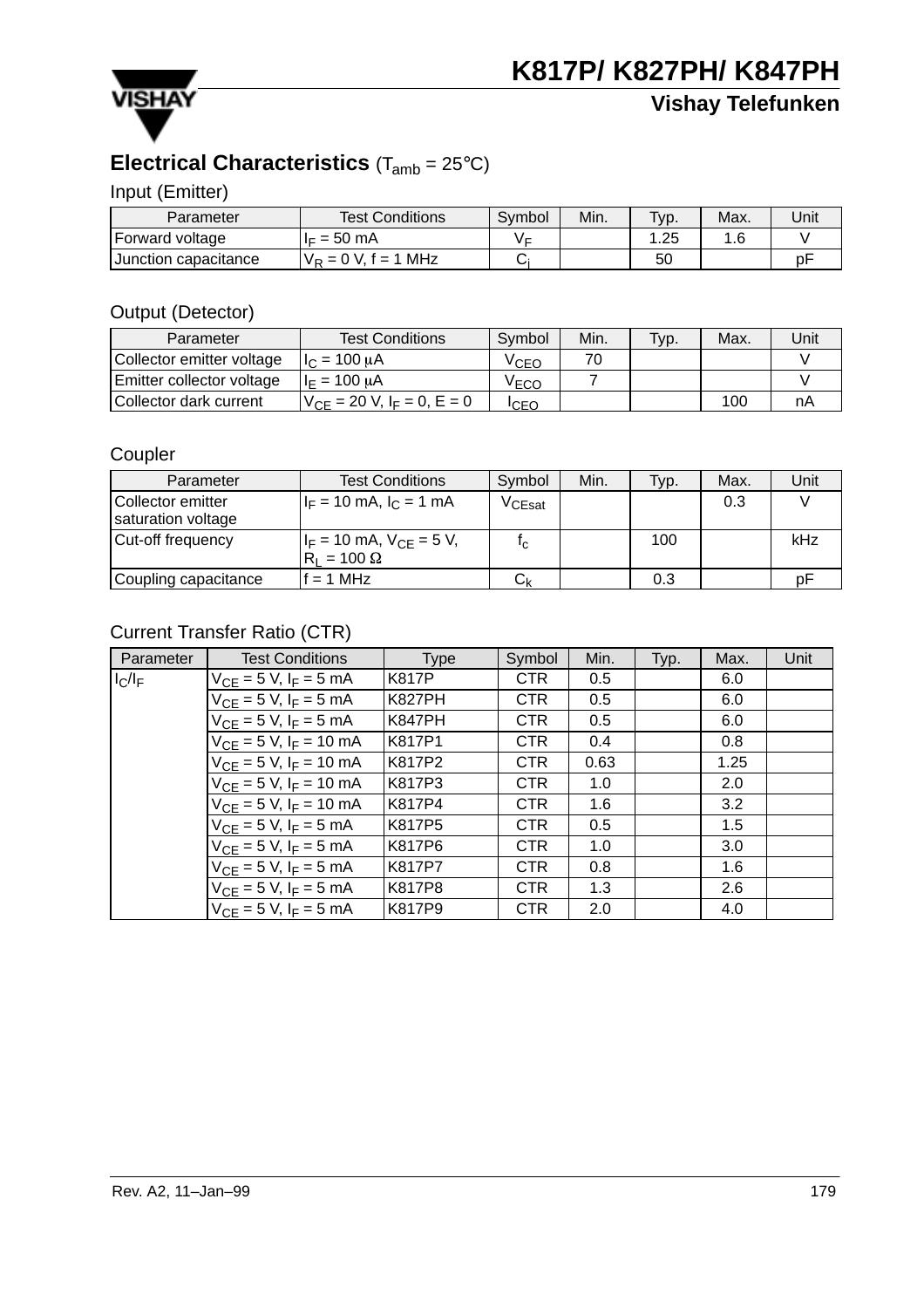### **Vishay Telefunken**



#### **Switching Characteristics**

| Parameter     | Test Conditions                                                                   | Symbol                      | Typ. | Unit |
|---------------|-----------------------------------------------------------------------------------|-----------------------------|------|------|
| Delay time    | $V_S$ = 5 V, I <sub>C</sub> = 2 mA, R <sub>I</sub> = 100 $\Omega$ (see figure 1)  | ιd                          | 3.0  | μS   |
| Rise time     |                                                                                   |                             | 3.0  | μS   |
| Fall time     |                                                                                   |                             | 4.7  | μS   |
| Storage time  |                                                                                   | $t_{\rm S}$                 | 0.3  | μS   |
| Turn-on time  |                                                                                   | lon                         | 6.0  | μS   |
| Turn-off time |                                                                                   | $\mathfrak{t}_{\text{off}}$ | 5.0  | μS   |
| Turn-on time  | $V_S$ = 5 V, I <sub>F</sub> = 10 mA, R <sub>I</sub> = 1 k $\Omega$ (see figure 2) | <b>L</b> on                 | 9.0  | μS   |
| Turn-off time |                                                                                   | $\mathrm{t_{off}}$          | 18.0 | μS   |



Figure 1. Test circuit, non-saturated operation



Figure 2. Test circuit, saturated operation



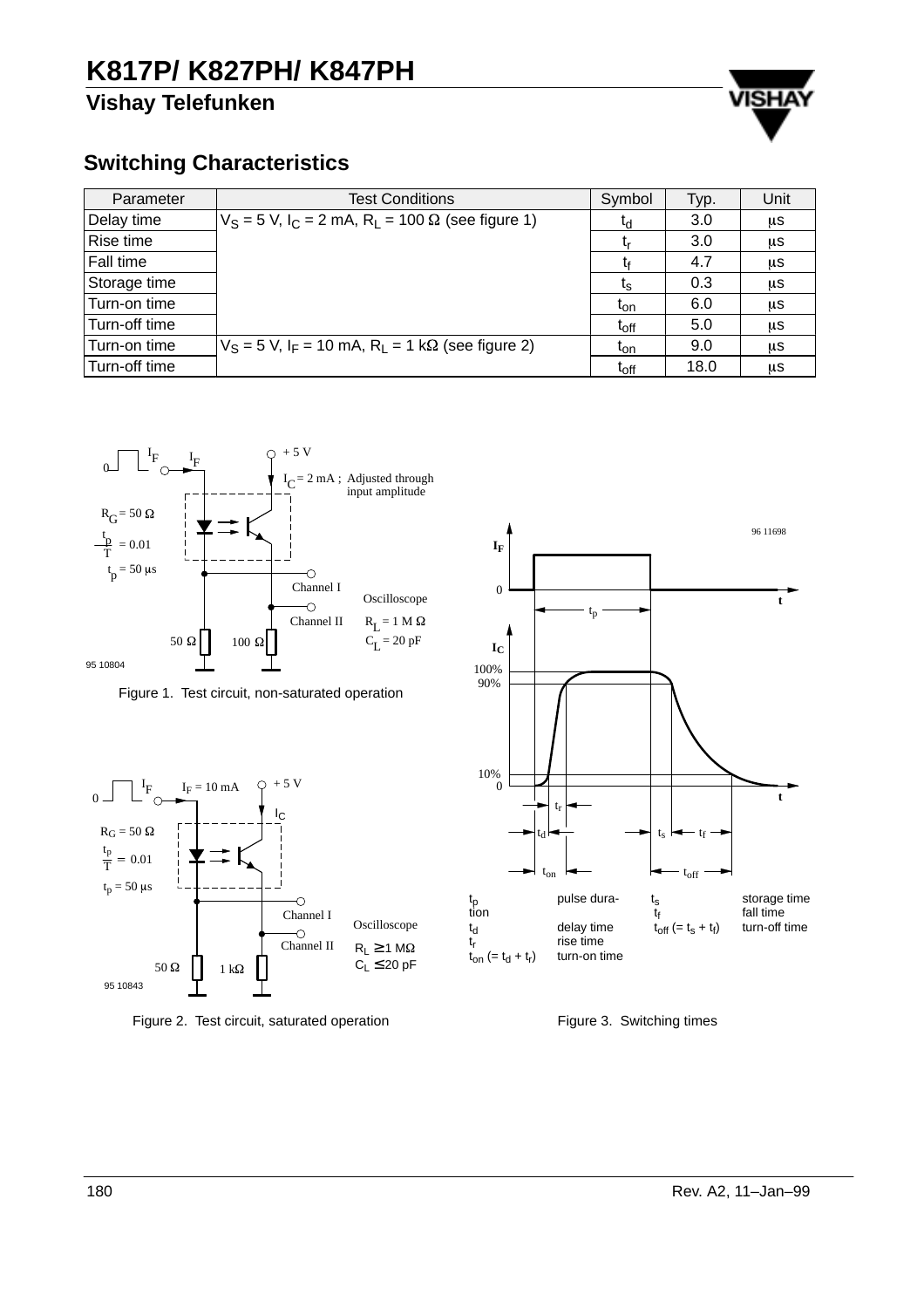

**Vishay Telefunken**

### **Typical Characteristics** (T<sub>amb</sub> = 25°C, unless otherwise specified)





0.1 1 10

V<sub>CE</sub> – Collector Emitter Voltage (V)

Figure 9. Collector Current vs. Collector Emitter Voltage

0.1

95 10985

 $\theta$ 

0.5

 $-25$  0 25 50

Figure 6. Relative Current Transfer Ratio vs.

75

95 11025 T<sub>amb</sub> – Ambient Temperature ( $°C$ )

100

1mA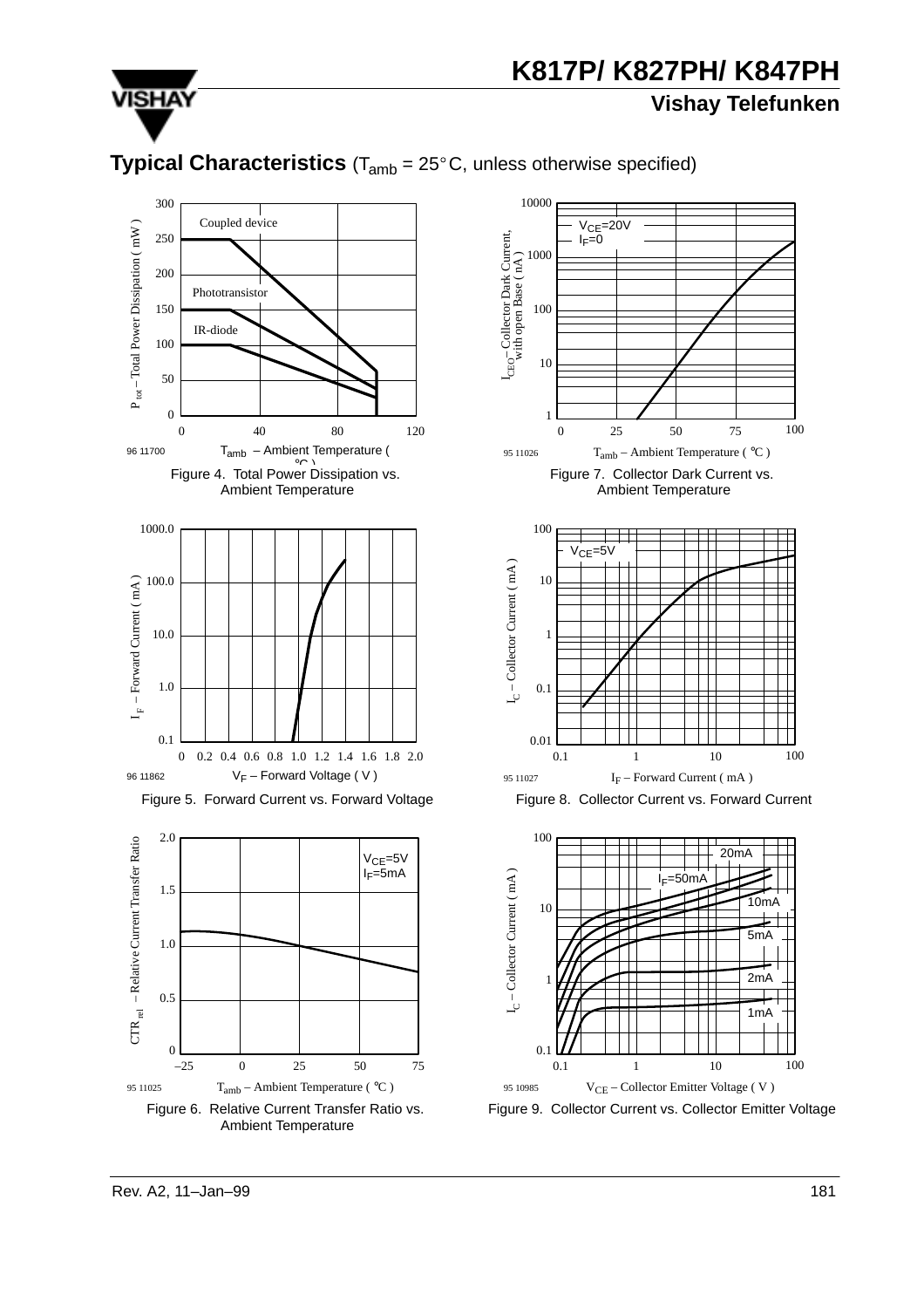### **Vishay Telefunken**



Figure 10. Collector Emitter Saturation Voltage vs. Collector Current









VISH

Figure 12. Turn on / off Time vs. Forward Current



Figure 13. Turn on / off Time vs. Collector Current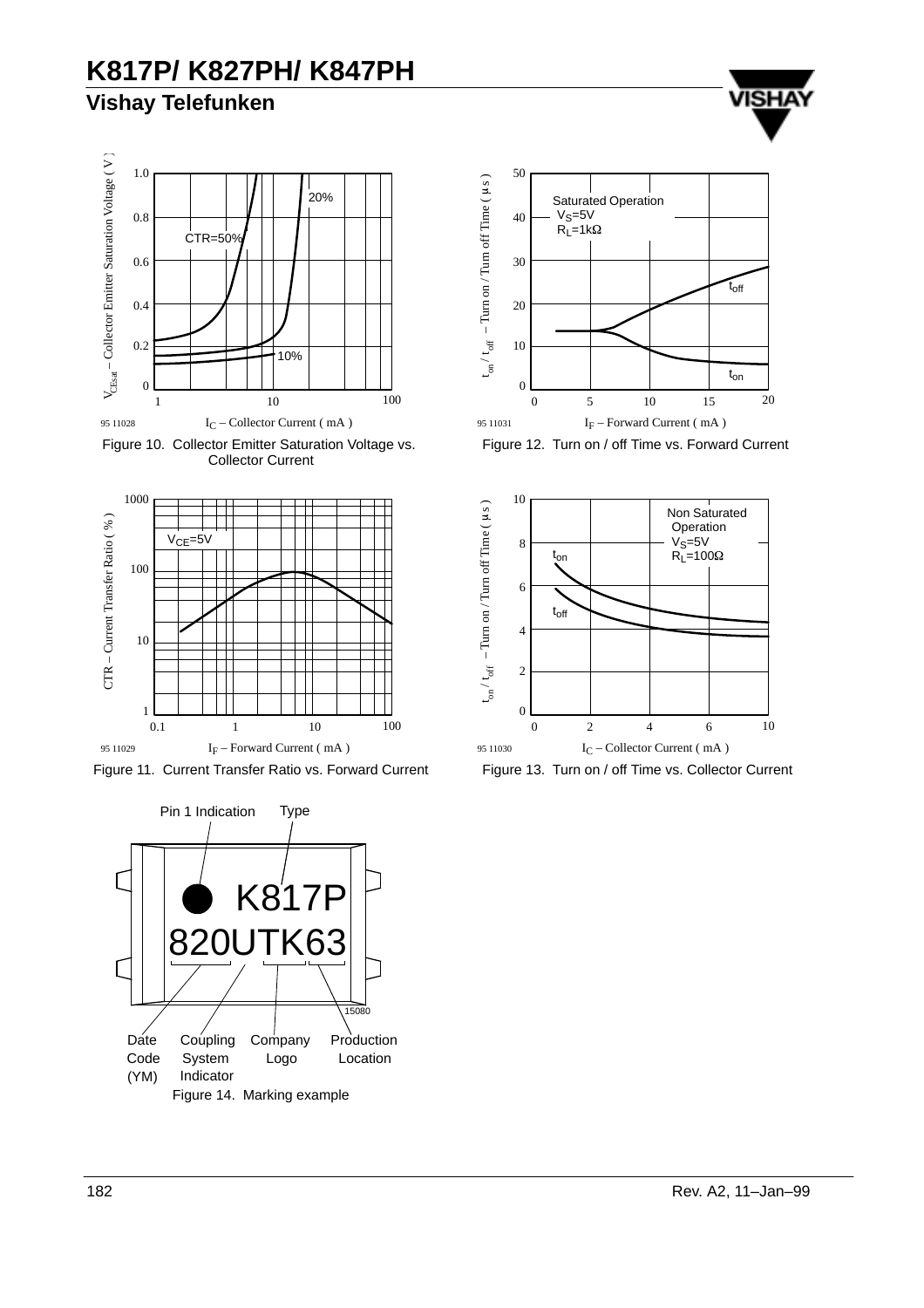### **Vishay Telefunken**



**VISHA** 

### **Dimensions of K817P. in mm**



 $\overline{3}$ L.



weight: ca. 0.25 g creepage distance:  $\geq 6$  mm air path:  $\geq 6$  mm

after mounting on PC board

#### E.g.: special Features: endstackable to 2.54mm ( .100" ) spacing ቋቋቋቋቋ





14789

### **Dimensions of K827PH in mm**



3



| weight:            | ca. 0.55 g  |
|--------------------|-------------|
| creepage distance: | $\geq$ 6 mm |
| air path:          | $\geq 6$ mm |

after mounting on PC board



technical drawings<br>according to DIN<br>specifications 14784

Rev. A2, 11–Jan–99 183